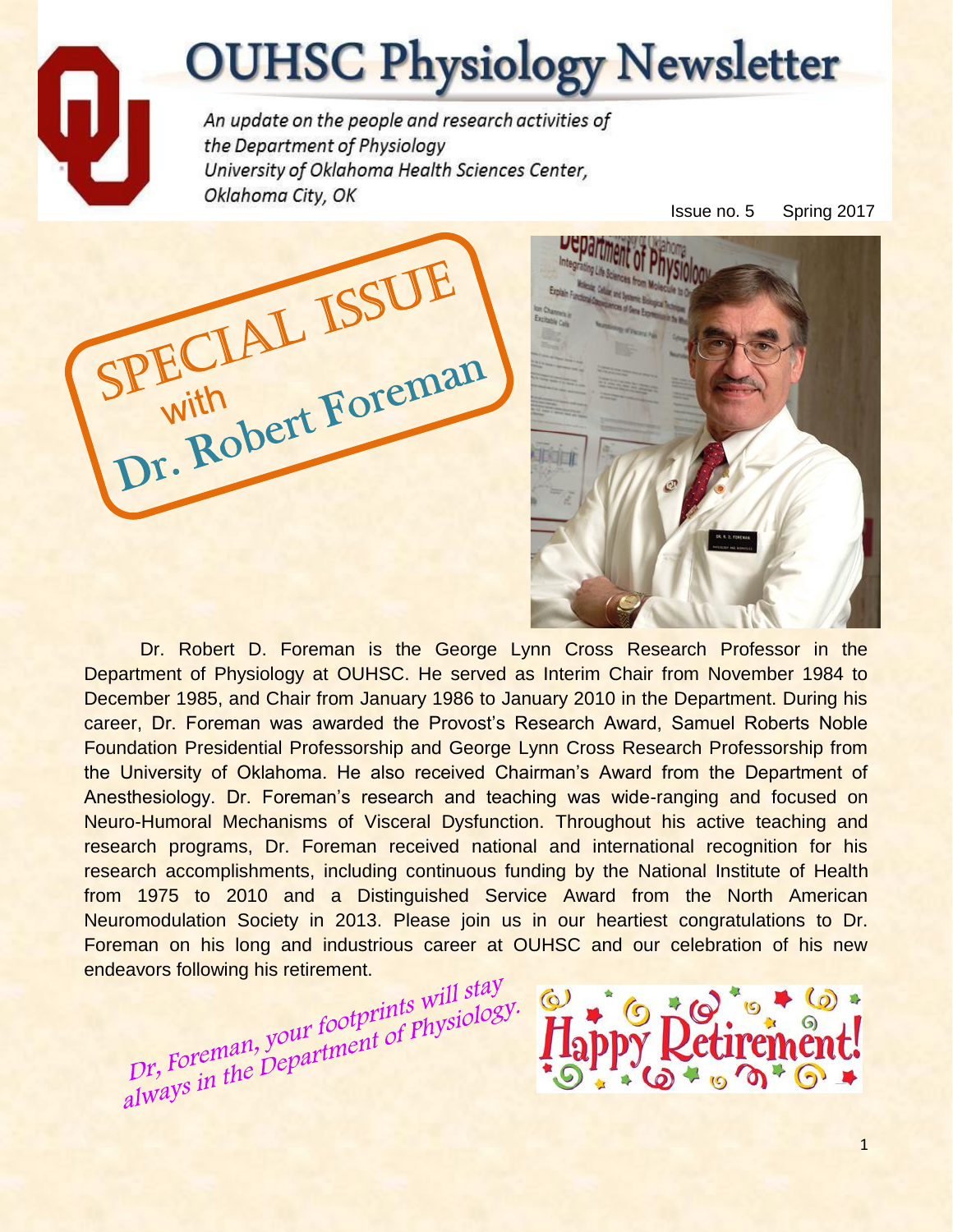## **Transformation of the Heart: from Farming to Science**

**Robert D. Foreman, Ph.D.**

**George Lynn Cross Research Professor**

**Adjunct Professor of Anesthesiology**

Planning to retire gives me pause to reflect on my career as a professor and scientist. Stating that I am a scientist goes completely counter to the desires of my childhood. I grew up as a farm boy and a young person who operated tractors, especially John Deeres, and large machinery; so farming was in my "heart." Furthermore I heartily disliked school, and especially science. I maintained a B average in high school for only one reason; to remain eligible for playing basketball.

So what happened in my life that led me to become a scientist that especially focused on the heart and nervous system? Three major events steered me in that direction. The first event was a severe accident. As a 19 year old I had a job at a paint factory in Orange City, Iowa driving a forklift to load pallets of paint onto trucks. One morning the brakes failed and rolled over the edge of the loading dock, dropped four feet, and fell on me. It crushed my upper arm and skinned my chest. Only blood vessels and nerves and a little bit of muscle remained attached to the forearm. The arm remained on the ground until I picked it up. Gratefully, a very skilled orthopedic surgeon reattached the arm with steel plates, screws and bone grafting. Needless to say I spent a year in and out of the hospital. During that time contact with doctors and nurses stimulated an interest in science and medicine. And what else could I do with an arm in a sling for a year but go to school. That predicament led me to start college and receive a Bachelor's Degree with a major in Biology from Central College in Pella, Iowa.

The second event dramatically affecting my career was mentors. During my senior year at Central College I had scheduled a meeting with my college mentor, Dr. Donald Huffman, to tell him that I had been offered a job as a paint chemist at the paint factory where I was injured. Dr. Huffman looked at me for a brief moment and then said, "Bob, you're going to graduate school." I applied to two universities. I was accepted as a graduate student in the Department of Physiology at Loyola University Stritch School of Medicine in Chicago. Dr. Robert D. Wurster was my mentor who significantly influenced the development of my career. His inspiration and example guided my attitude and future goals as a neurophysiologist. I wrote my dissertation on research that on focused spinal control of cardiac function and earned my Ph.D in 1973.

The third event that impacted the career and the focus of my research was my dad suffering from angina pectoris and undergoing subsequent coronary bypass surgery. After completing my PhD I was invited to join the laboratory of Dr. William D. Willis at the University of Texas Medical Branch (UTMB) in Galveston in 1973 as a postdoctoral fellow. Dr. Willis had begun a major research program on pain especially focused on the spinal cord and specifically the spinothalamic tract, which is the major pathway for transmitting nociceptive information from the site of injury to the thalamus and then areas of the brain that interpret the signals as pain. This research stimulated my interest in pain. In 1975, I was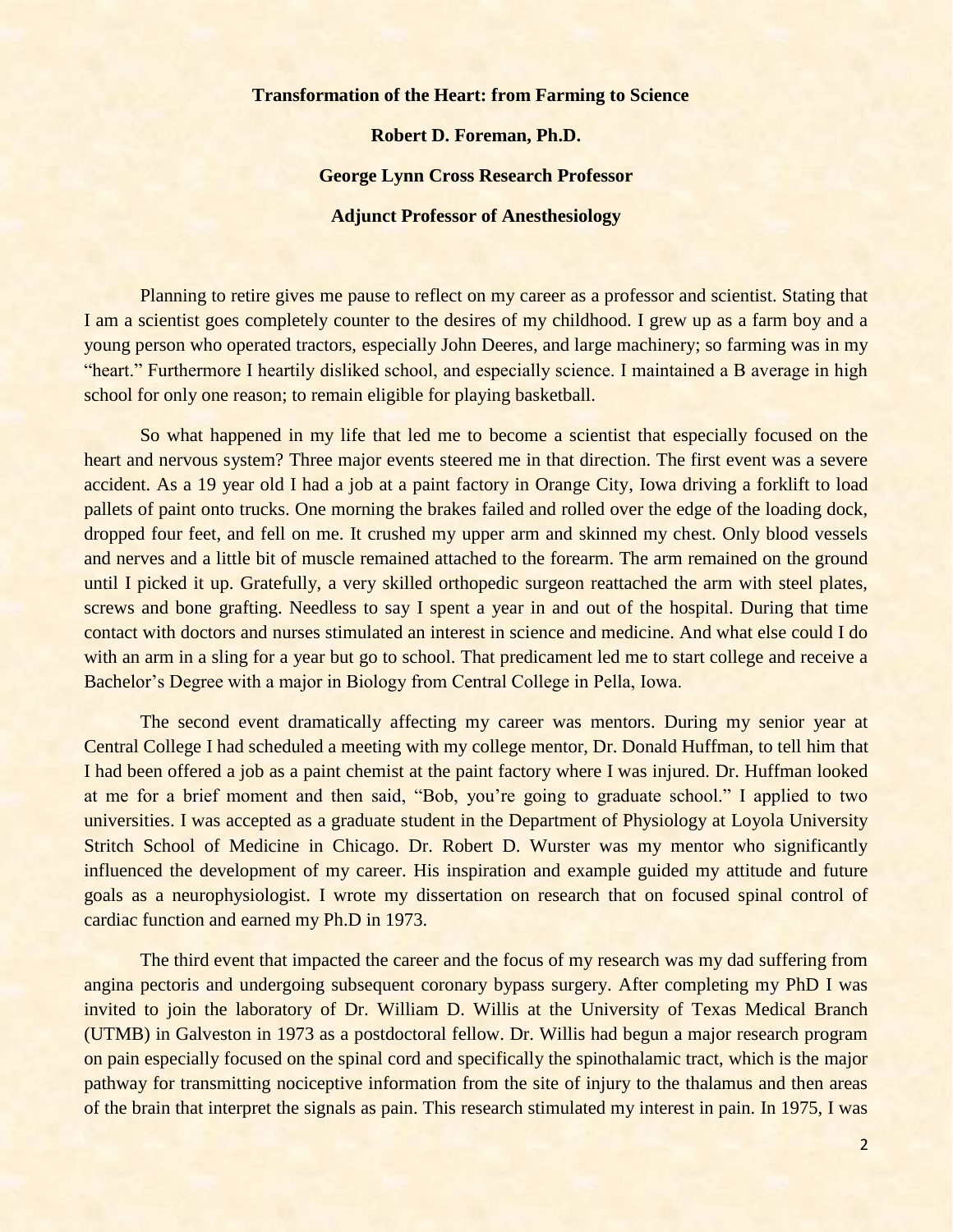recruited to be an Assistant Professor in Physiology at UTMB. So now I needed to develop my own research program. I spent time contemplating how to combine my experience in pain research with research on spinal control of the heart. Early in 1976 I received a call that my father was scheduled for coronary bypass surgery at the University of Iowa Medical Center. So my wife, Charlotte, and I drove to Iowa City to be with my father during the surgery. When we met with his cardiologist and cardiovascular surgeon, I asked them why my Dad's chest hurt when the heart was the diseased organ. Neither of them could specifically answer the question. Very shortly thereafter I decided to devote my scientific career to my father by exploring neural mechanisms that would explain the symptoms of angina pectoris. In addition to my research program with Dr. Willis, I also joined the research program of Dr. Lowell Stone that was focused on neural control of the heart during exercise and during arrhythmias. I was awarded my first two NIH grants and two American Heart Association-Texas Affiliate grants that focused on Central Organization of Cardiac Neural Control while at UTMB.

Approximately 40 years ago, in the fall of 1977, Dr Lowell Stone was recruited from the UTMB at Galveston to become Chair of this department. He invited me and two other scientists to join the faculty with him. Prior to this move I made up my mind that I would stay at OUHSC for five years and then consider seeking employment at another institution. This decision was based on the experience of driving with Charlotte through Oklahoma City to visit my family in Northwest Iowa. We both agreed that Oklahoma City was not a place where we wanted to call home. Obviously these thoughts of moving after a short tenure in this department never developed into reality.

So what attracted Charlotte and me to stay in Oklahoma and this department for so many years? One of the magnets was the recruitment of faculty who brought exciting research programs that overlapped or related to my research program and possessed very good teaching skills. Their presence stimulated effective productivity of our research programs. One colleague is Dr. Jay Farber with whom we worked together throughout our careers. In fact, we published 32 articles together of which one is currently under review. The second colleague is Dr. Bob Blair who conducted his postdoctoral fellowship research with me. After completing his postdoctoral fellowship, he became an Assistant Professor in this department. Together we published 19 articles, but in addition he developed skills as an outstanding teacher. His teaching skills encouraged me to improve my teaching ability. The third colleague who provided a reason to stay here and expand my research program into brain-gut research is Dr. Beverley Greenwood-Van Meerveld with whom I published 11 articles. A second magnet for keeping me in the department was collegiality. In the midst of our extremely busy schedules we shared life together through birthday parties, Halloween parties, Christmas parties, and competitive parties such as chili cooking competition and softball games. A third magnet for keeping me here was my family. In 1982 we began the process of adopting children from South Korea. At that time the adoption agency in Oklahoma that worked with Eastern Christian Orphanage in Seoul, Korea was placing their children only with families in Oklahoma and New York. Through a two year process we adopted two sons, Matthew Jin and Nathan Jon. This experience also connected us with families in our church who were adopting children from South Korea and in the United States. The magnet of friendship was a big factor to remain in Oklahoma.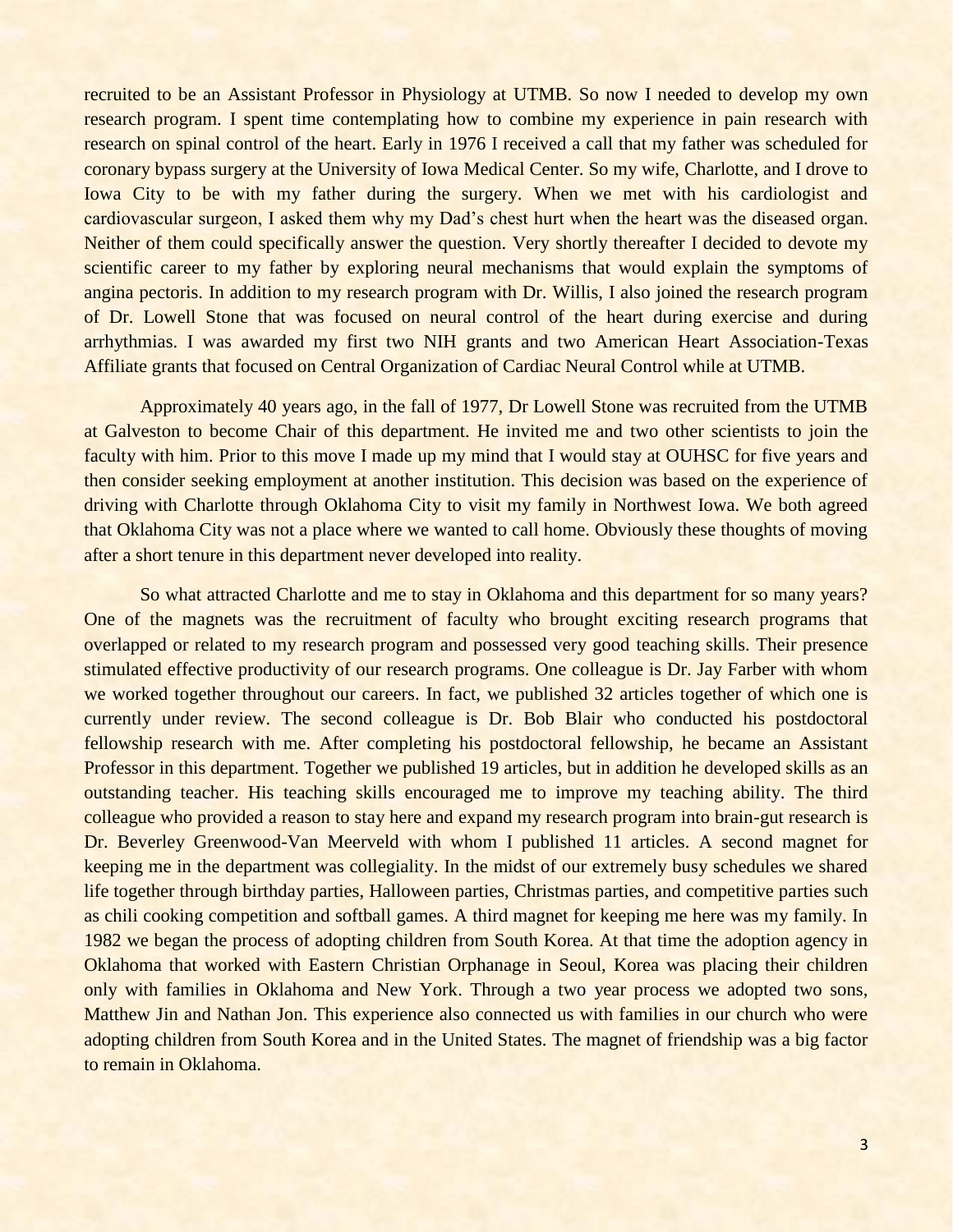A radical change in my career came in the fall of 1984, near Thanksgiving. Dr. Stone had just successfully competed for a Program Project Grant of which I was one of the Principal Investigators. To celebrate this milestone, he and one of his cardiology friends from France decided to go hunting for deer in the mountains of Montana. At the same time our family drove to visit relatives in Orange City, Iowa over the Thanksgiving holiday. It needs to be pointed out that Dr. Stone had suffered a heart attack approximately seven years prior to his arrival in Oklahoma. Nevertheless, his mindset was that he was determined to push his body to the limit in his work as well as his extracurricular activities. Sadly, he suffered a massive heart attack and passed away while doing what he thoroughly enjoyed, and that was hunting. Of course, his passing cast a pall over the department and a vacuum for Chair. About two days after this tragedy, I received a call from Dean Charles McCall of the College of Medicine asking me to serve as Interim Chair. In 1986 I was asked to serve as Chair of the department. I served in that capacity from 1986-2010. During my career I was awarded the Provost's Research Award, Samuel Roberts Noble Foundation Presidential Professorship and George Lynn Cross Research Professorship from the University of Oklahoma. I also received Chairman's Award from the Department of Anesthesiology.

My teaching and research program was wide-ranging and focused on Neuro-Humoral Mechanisms of Visceral Dysfunction that expanded our knowledge base and translated these findings into adequate treatment of patients who are suffering from visceral diseases. I enjoyed the privilege of training 15 graduate students and 19 postdoctoral fellows as well as residents, medical students, visiting research scientists, and high school teachers and students to help discover the interplay between visceral organs and the nervous system. All this activity was possible because of the exceptional contributions of my colleague and friend, Dr. Chao Qin, who collaborated with me in my laboratory for 14 years, and with whom I published 63 articles. To understand the clinical implications of this research, I organized an International Working Group on Neurocardiology composed of clinical and basic scientists from Sweden, The Netherlands, Canada and the United States. This group worked together for more than 20 years to provide new insights about normal processing of cardiovascular sensory information that are important to the coordinated performance in each region of the heart. In addition, these studies yielded new information to understand the complex mechanisms underlying such devastating conditions such as refractory angina pectoris, cardiac arrhythmias, ventricular ischemia and heart failure.

Through my active teaching and research programs, I received national and international recognition for these research accomplishments. I was funded continuously by the National Institutes of Health from 1975 to 2010. Early in my career, I received a Research Career Development Award from the National Heart, Lung, and Blood Institute. With the help of superb students, fellows, and colleagues, I published more than 220 articles in highly regarded, peer reviewed journals, and contributed 37 chapters in books. I have been invited to give approximately 200 seminars in Europe, Asia, Australia, and North America. I was invited to give the Carl Ludwig Distinguished Lectureship of Neural Control and Autonomic Regulation Section of the American Physiological Society. I also received the Alumni Achievement Award from his *alma mater*, Central College of Pella, Iowa. I served as President of the North American Neuromodulation Society and Treasurer of the International Neuromodulation Society. In addition I received the Distinguished Service Award from the North American Neuromodulation Society in 2013. Presently I am Section Editor in Basic Science for the journal *Neuromodulation: Technology at the Neural Interface.*